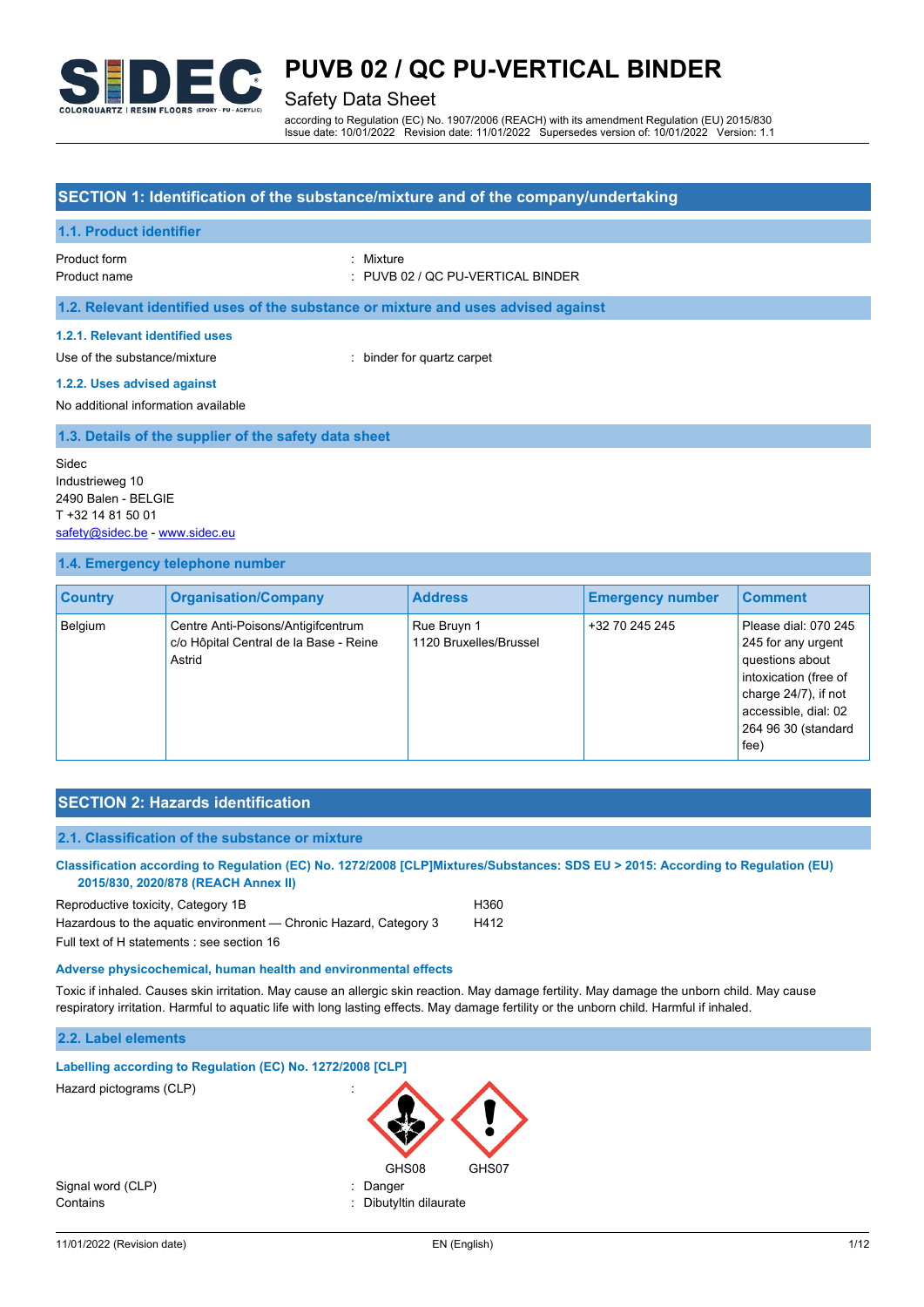# Safety Data Sheet

according to Regulation (EC) No. 1907/2006 (REACH) with its amendment Regulation (EU) 2015/830

| Hazard statements (CLP)        | : H360 - May damage fertility or the unborn child.<br>H412 - Harmful to aquatic life with long lasting effects.                                                                                                                                                                                                                                                  |
|--------------------------------|------------------------------------------------------------------------------------------------------------------------------------------------------------------------------------------------------------------------------------------------------------------------------------------------------------------------------------------------------------------|
| Precautionary statements (CLP) | : P201 - Obtain special instructions before use.<br>P202 - Do not handle until all safety precautions have been read and understood.<br>P273 - Avoid release to the environment<br>P280 - Wear protective gloves/protective clothing/eye protection/face protection/hearing<br>protection.<br>P308+P313 - IF exposed or concerned: Get medical advice/attention. |
|                                | P405 - Store locked up.                                                                                                                                                                                                                                                                                                                                          |
| <b>EUH-statements</b>          | : EUH208 - Contains p-toluenesulphonyl isocyanate, Reaction mass of 1-Hexanol, 2-ethyl-,<br>reaction products with 1,6-diisocyanatohexane and Hexane, 1,6-diisocyanato-,<br>homopolymer, Hexamethylene diisocyanate, oligomers, hexamethylene-di-isocyanate. May<br>produce an allergic reaction.                                                                |
| 2.3. Other hazards             |                                                                                                                                                                                                                                                                                                                                                                  |

Other hazards which do not result in classification : None, to our knowledge.

# **SECTION 3: Composition/information on ingredients**

## **3.1. Substances**

## Not applicable

**3.2. Mixtures**

| <b>Name</b>                                                                                                                          | <b>Product identifier</b>                                                                               | $\frac{9}{6}$ | <b>Classification according to</b><br><b>Regulation (EC) No. 1272/2008</b><br><b>[CLP]</b>                                                                                                  |
|--------------------------------------------------------------------------------------------------------------------------------------|---------------------------------------------------------------------------------------------------------|---------------|---------------------------------------------------------------------------------------------------------------------------------------------------------------------------------------------|
| Reaction mass of 1-Hexanol, 2-ethyl-, reaction<br>products with 1,6-diisocyanatohexane and Hexane,<br>1,6-diisocyanato-, homopolymer | EC-No.: 939-549-4<br>REACH-no: 01-2119980939-<br>13                                                     | $65 - 80$     | Acute Tox. 4 (Inhalation), H332<br>Skin Irrit. 2, H315<br>Skin Sens. 1B, H317<br><b>STOT SE 3, H335</b>                                                                                     |
| Hexamethylene diisocyanate, oligomers                                                                                                | CAS-No.: 28182-81-2<br>EC-No.: 931-274-8<br>REACH-no: 01-2119485796-<br>17                              | $8 - 22$      | Acute Tox. 4 (Inhalation), H332<br>Skin Sens. 1, H317<br><b>STOT SE 3, H335</b>                                                                                                             |
| Dibutyltin dilaurate                                                                                                                 | CAS-No.: 77-58-7<br>EC-No.: 201-039-8<br>EC Index-No.: 050-030-00-3<br>REACH-no: 01-2119496068-<br>27   | $0.86 - 0.87$ | Eye Irrit. 2, H319<br>Muta. 2, H341<br>Repr. 1B, H360<br><b>STOT RE 1, H372</b><br>Aquatic Acute 1, H400<br>Aquatic Chronic 1, H410                                                         |
| p-toluenesulphonyl isocyanate                                                                                                        | CAS-No.: 4083-64-1<br>EC-No.: 223-810-8<br>EC Index-No.: 615-012-00-7<br>REACH-no: 01-2119980050-<br>47 | $0,25 - 0,3$  | Skin Irrit. 2, H315<br>Eye Irrit. 2, H319<br>Resp. Sens. 1, H334<br><b>STOT SE 3, H335</b><br>Aquatic Chronic 3, H412                                                                       |
| Hexamethylene-1,6-diisocyanate                                                                                                       | CAS-No.: 822-06-0<br>EC-No.: 212-485-8<br>EC Index-No.: 615-011-00-1<br>REACH-no: 01-2119457571-<br>37  | ${}_{0.09}$   | Acute Tox. 4 (Oral), H302<br>Acute Tox. 2 (Inhalation:dust, mist), H330<br>Skin Irrit. 2, H315<br>Eye Irrit. 2, H319<br>Resp. Sens. 1, H334<br>Skin Sens. 1, H317<br><b>STOT SE 3, H335</b> |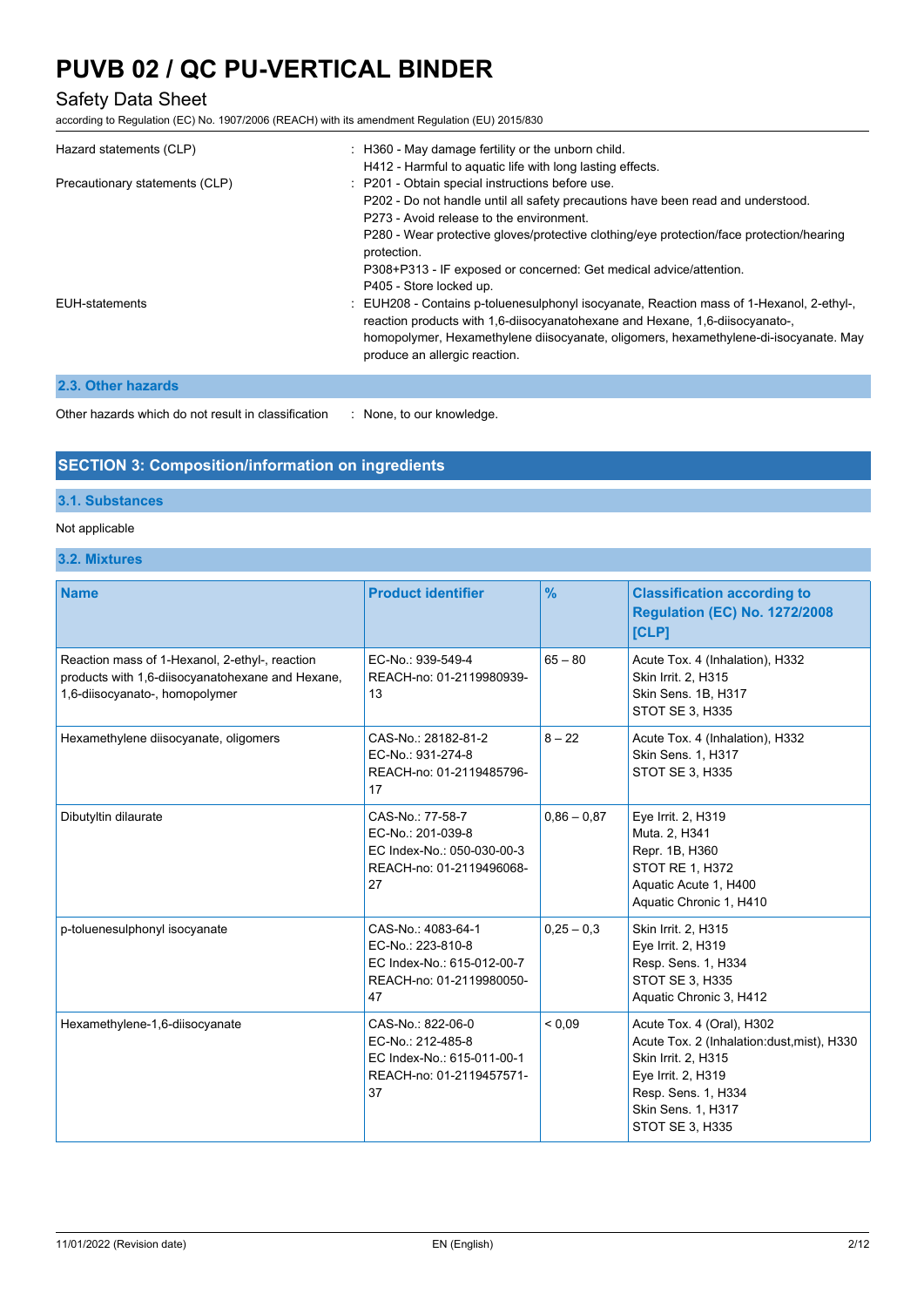# Safety Data Sheet

according to Regulation (EC) No. 1907/2006 (REACH) with its amendment Regulation (EU) 2015/830

| <b>Specific concentration limits</b> |                                                                                                         |                                                                                                      |
|--------------------------------------|---------------------------------------------------------------------------------------------------------|------------------------------------------------------------------------------------------------------|
| <b>Name</b>                          | <b>Product identifier</b>                                                                               | <b>Specific concentration limits</b>                                                                 |
| p-toluenesulphonyl isocyanate        | CAS-No.: 4083-64-1<br>EC-No.: 223-810-8<br>EC Index-No.: 615-012-00-7<br>REACH-no: 01-2119980050-<br>47 | ( 5 ≤C < 100) Skin Irrit. 2, H315<br>(5 ≤C < 100) STOT SE 3, H335<br>(5 ≤C < 100) Eye Irrit. 2, H319 |
| Hexamethylene-1,6-diisocyanate       | CAS-No.: 822-06-0<br>EC-No.: 212-485-8<br>EC Index-No.: 615-011-00-1<br>REACH-no: 01-2119457571-<br>37  | $(0.5 \leq C < 100)$ Skin Sens. 1, H317<br>(0,5 ≤C < 100) Resp. Sens. 1, H334                        |

Full text of H-statements: see section 16

| <b>SECTION 4: First aid measures</b>                             |                                                                                                                                                               |  |  |
|------------------------------------------------------------------|---------------------------------------------------------------------------------------------------------------------------------------------------------------|--|--|
| 4.1. Description of first aid measures                           |                                                                                                                                                               |  |  |
| First-aid measures general                                       | : Remove contaminated clothes.                                                                                                                                |  |  |
| First-aid measures after inhalation                              | : If breathing is difficult, remove victim to fresh air and keep at rest in a position comfortable<br>for breathing. If you feel unwell, seek medical advice. |  |  |
| First-aid measures after skin contact                            | : Gently wash with plenty of soap and water.                                                                                                                  |  |  |
| First-aid measures after eye contact                             | : Consult an eye specialist. Irrigate copiously with clean, fresh water for at least 15 minutes,<br>holding the eyelids apart.                                |  |  |
| First-aid measures after ingestion                               | : Rinse mouth. Drink plenty of water. Immediately call a POISON CENTER or doctor.                                                                             |  |  |
| 4.2. Most important symptoms and effects, both acute and delayed |                                                                                                                                                               |  |  |

No additional information available

# **4.3. Indication of any immediate medical attention and special treatment needed**

In all cases of doubt, or when symptoms persist, seek medical attention.

| <b>SECTION 5: Firefighting measures</b>                    |                                                                                                                            |  |  |
|------------------------------------------------------------|----------------------------------------------------------------------------------------------------------------------------|--|--|
| 5.1. Extinguishing media                                   |                                                                                                                            |  |  |
| Suitable extinguishing media                               | extinguishing powder. Foam.                                                                                                |  |  |
| 5.2. Special hazards arising from the substance or mixture |                                                                                                                            |  |  |
| Hazardous decomposition products in case of fire           | : Toxic vapours are released.                                                                                              |  |  |
| 5.3. Advice for firefighters                               |                                                                                                                            |  |  |
| Protection during firefighting<br>Other information        | : Positive pressure self-contained breathing apparatus (SCBA).<br>: Provision to contain effluent from fire extinguishing. |  |  |

| <b>SECTION 6: Accidental release measures</b>                            |                                      |
|--------------------------------------------------------------------------|--------------------------------------|
| 6.1. Personal precautions, protective equipment and emergency procedures |                                      |
| General measures                                                         | : Wear suitable protective clothing. |
| 6.1.1. For non-emergency personnel                                       |                                      |
| No additional information available                                      |                                      |

**6.1.2. For emergency responders**

No additional information available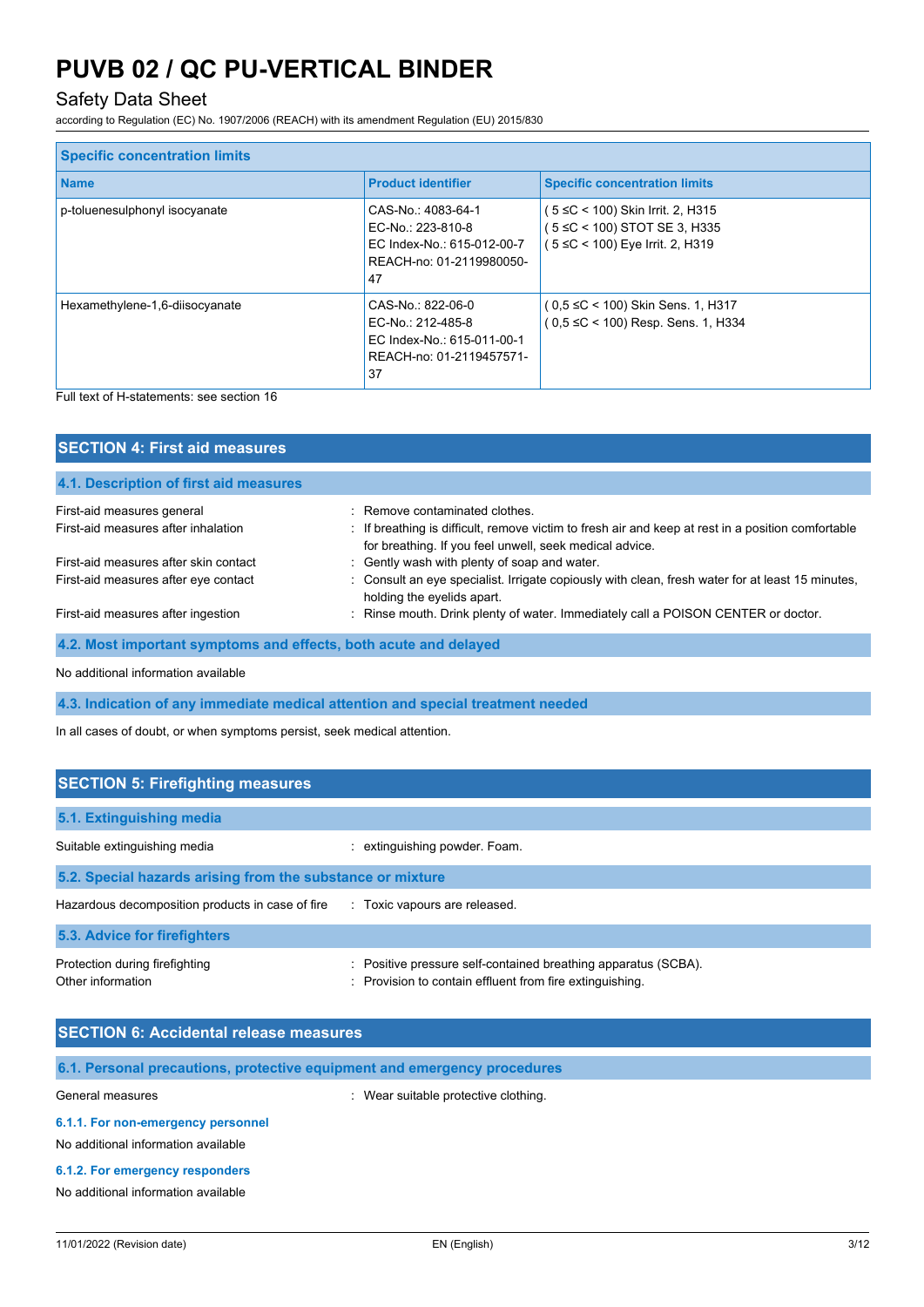# Safety Data Sheet

according to Regulation (EC) No. 1907/2006 (REACH) with its amendment Regulation (EU) 2015/830

# **6.2. Environmental precautions** Prevent entry to sewers and public waters. Prevent soil and water pollution. **6.3. Methods and material for containment and cleaning up** For containment : Large amounts: Pump up the product into a suitably labelled spare container. Methods for cleaning up example same in the soak up with inert absorbent material (for example sand, sawdust, a universal binder, silica gel).

## **6.4. Reference to other sections**

Concerning disposal elimination after cleaning, see section 13. Concerning personal protective equipment to use, see section 8.

| <b>SECTION 7: Handling and storage</b>                              |                                                                                              |  |
|---------------------------------------------------------------------|----------------------------------------------------------------------------------------------|--|
| 7.1. Precautions for safe handling                                  |                                                                                              |  |
| Precautions for safe handling                                       | : Provide earthing.                                                                          |  |
| 7.2. Conditions for safe storage, including any incompatibilities   |                                                                                              |  |
| Incompatible products<br>Storage area<br>Special rules on packaging | : Paper and cardboard.<br>: Store in a dry, cool area.<br>: Keep only in original container. |  |
| 7.3. Specific end use(s)                                            |                                                                                              |  |

No additional information available

| <b>SECTION 8: Exposure controls/personal protection</b>           |                          |  |
|-------------------------------------------------------------------|--------------------------|--|
| 8.1. Control parameters                                           |                          |  |
| 8.1.1. National occupational exposure and biological limit values |                          |  |
| p-toluenesulphonyl isocyanate (4083-64-1)                         |                          |  |
| <b>United Kingdom - Occupational Exposure Limits</b>              |                          |  |
| WEL TWA (OEL TWA) [1]                                             | $0,02$ mg/m <sup>3</sup> |  |
| WEL STEL (OEL STEL)                                               | $0,07$ mg/m <sup>3</sup> |  |
| Dibutyltin dilaurate (77-58-7)                                    |                          |  |
| <b>Belgium - Occupational Exposure Limits</b>                     |                          |  |
| <b>OEL TWA</b>                                                    | $0,1$ mg/m <sup>3</sup>  |  |
| <b>OEL STEL</b>                                                   | $0,2$ mg/m <sup>3</sup>  |  |
| <b>France - Occupational Exposure Limits</b>                      |                          |  |
| VME (OEL TWA)                                                     | $0,1$ mg/m <sup>3</sup>  |  |
| VLE (OEL C/STEL)                                                  | $0,2$ mg/m <sup>3</sup>  |  |
| <b>United Kingdom - Occupational Exposure Limits</b>              |                          |  |
| WEL TWA (OEL TWA) [1]                                             | $0,1$ mg/m <sup>3</sup>  |  |
| WEL STEL (OEL STEL)                                               | $0,2$ mg/m <sup>3</sup>  |  |
| <b>USA - ACGIH - Occupational Exposure Limits</b>                 |                          |  |
| <b>ACGIH OEL TWA</b>                                              | $0,1$ mg/m <sup>3</sup>  |  |
| <b>ACGIH OEL STEL</b>                                             | $0,2$ mg/m <sup>3</sup>  |  |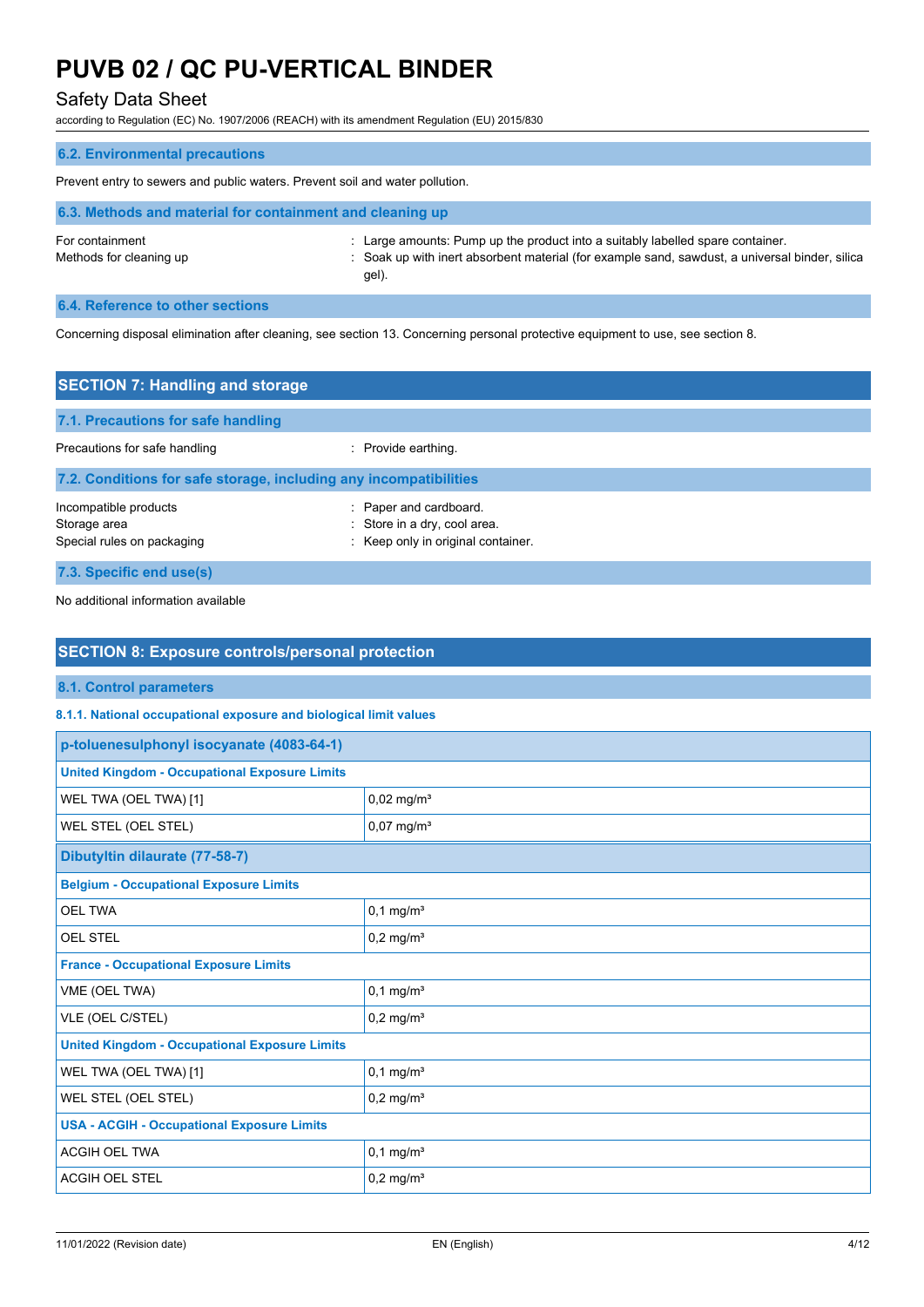# Safety Data Sheet

according to Regulation (EC) No. 1907/2006 (REACH) with its amendment Regulation (EU) 2015/830

| Hexamethylene-1,6-diisocyanate (822-06-0)            |                                                                                                                                                                      |  |
|------------------------------------------------------|----------------------------------------------------------------------------------------------------------------------------------------------------------------------|--|
| <b>Belgium - Occupational Exposure Limits</b>        |                                                                                                                                                                      |  |
| <b>OEL TWA</b>                                       | 0,034 mg/m <sup>3</sup> (Hexamethylene diisocyanate; Belgium; Time weighted average 8h)                                                                              |  |
| OEL TWA [ppm]                                        | 0,005 ppm (Hexamethylene diisocyanate; Belgium; Time weighted average 8h)                                                                                            |  |
| <b>France - Occupational Exposure Limits</b>         |                                                                                                                                                                      |  |
| VME (OEL TWA)                                        | 0,075 mg/m <sup>3</sup> (Diisocyanate d'hexaméthylène; Frankrijk; Tijdsgewogen gemiddelde 8u; VL:<br>Valeur non réglementaire indicative)                            |  |
| VME (OEL TWA) [ppm]                                  | 0,01 ppm (Diisocyanate d'hexaméthylène; Frankrijk; Tijdsgewogen gemiddelde 8u; VL:<br>Valeur non réglementaire indicative)                                           |  |
| VLE (OEL C/STEL)                                     | 0,15 mg/m <sup>3</sup> Diisocyanate d'hexaméthylène; Frankrijk; Kortetijdswaarde; VL: Valeur non<br>réglementaire indicative; (5min)                                 |  |
| VLE (OEL C/STEL) [ppm]                               | 0,02 ppm Diisocyanate d'hexaméthylène; Frankrijk; Kortetijdswaarde; VL: Valeur non<br>réglementaire indicative; (5min)                                               |  |
| <b>United Kingdom - Occupational Exposure Limits</b> |                                                                                                                                                                      |  |
| WEL TWA (OEL TWA) [1]                                | 0,02 mg/m <sup>3</sup> Isocyanates, all (as -NCO) Except methyl isocyanate; Verenigd Koninkrijk;<br>Tijdsgewogen gemiddelde 8u; Workplace exposure limit (EH40/2005) |  |
| WEL STEL (OEL STEL)                                  | 0,07 mg/m <sup>3</sup> Isocyanates, all (as -NCO) Except methyl isocyanate; Verenigd Koninkrijk;<br>Kortetijdswaarde; Workplace exposure limit (EH40/2005)           |  |
| <b>USA - ACGIH - Occupational Exposure Limits</b>    |                                                                                                                                                                      |  |
| ACGIH OEL TWA [ppm]                                  | 0,005 ppm (Hexamethylene diisocyanate; USA; Time Weighted Average 8h; TLV -<br>Adopted Value)                                                                        |  |

### **8.1.2. Recommended monitoring procedures**

No additional information available

**8.1.3. Air contaminants formed**

No additional information available

### **8.1.4. DNEL and PNEC**

No additional information available

#### **8.1.5. Control banding**

No additional information available

**8.2. Exposure controls**

#### **8.2.1. Appropriate engineering controls**

## **Appropriate engineering controls:**

Avoid contact with skin and eyes. Do not breathe dust. Provide adequate ventilation to minimize dust concentrations.

#### **8.2.2. Personal protection equipment**

## **Personal protective equipment:**

Dust formation: dust mask. Gloves. Protective goggles.





## **8.2.2.1. Eye and face protection**

**Eye protection:** Protective goggles. EN 166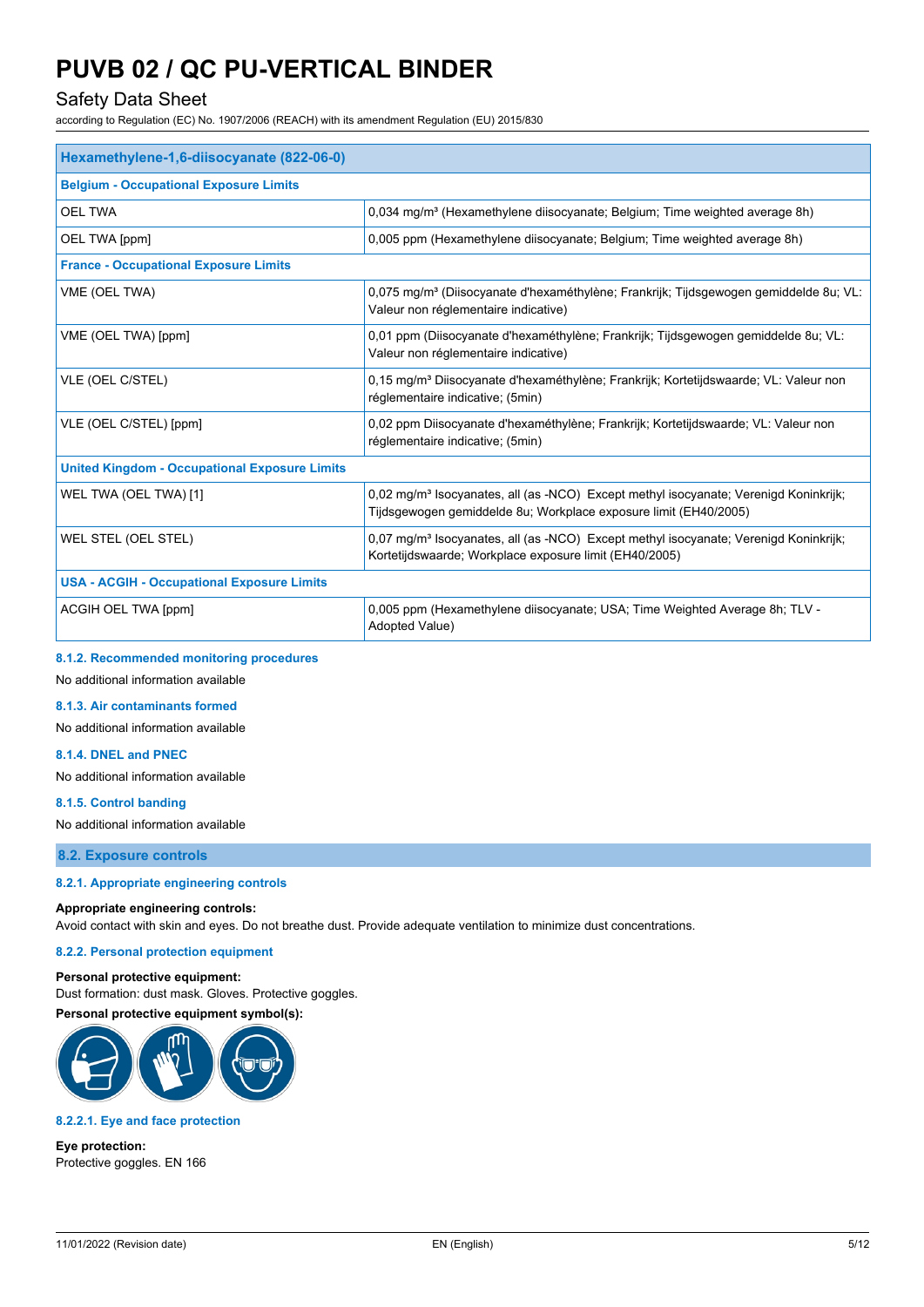# Safety Data Sheet

according to Regulation (EC) No. 1907/2006 (REACH) with its amendment Regulation (EU) 2015/830

#### **8.2.2.2. Skin protection**

#### **Skin and body protection:**

Wear suitable protective clothing. like: Chemical resistant apron. Boots

#### **Hand protection:**

Wear suitable gloves tested to EN374. (>=30 min). Breakthrough time : refer to the recommendations of the supplier. Recommended materials. Butyl rubber gloves. (>= 7 mm)

#### **8.2.2.3. Respiratory protection**

### **Respiratory protection:**

Extra personal protection: A/P2 filter respirator for organic vapour and harmful dust

#### **8.2.2.4. Thermal hazards**

No additional information available

#### **8.2.3. Environmental exposure controls**

No additional information available

# **SECTION 9: Physical and chemical properties**

## **9.1. Information on basic physical and chemical properties**

| Physical state                                  | Liquid              |
|-------------------------------------------------|---------------------|
| Appearance                                      | Cloudy.             |
| Colour                                          | Colourless.         |
| Odour                                           | characteristic.     |
| Odour threshold                                 | No data available   |
| рH                                              | No data available   |
| Relative evaporation rate (butylacetate=1)      | No data available   |
| Melting point                                   | Not applicable      |
| Freezing point                                  | No data available   |
| Boiling point                                   | No data available   |
| Flash point                                     | No data available   |
| Auto-ignition temperature                       | No data available   |
| Decomposition temperature                       | No data available   |
| Flammability (solid, gas)                       | Not applicable      |
| Vapour pressure                                 | No data available   |
| Relative vapour density at 20 °C                | No data available   |
| Relative density                                | No data available   |
| Density                                         | $1,05 - 1,15$ kg/l  |
| Solubility                                      | Insoluble in water. |
| Partition coefficient n-octanol/water (Log Pow) | No data available   |
| Viscosity, kinematic                            | No data available   |
| Viscosity, dynamic                              | No data available   |
| Explosive properties                            | No data available   |
| Oxidising properties                            | No data available   |
| <b>Explosive limits</b>                         | No data available   |

### **9.2. Other information**

No additional information available

# **SECTION 10: Stability and reactivity**

## **10.1. Reactivity**

To our knowledge, the product does not present any particular risk, under normal conditions of use.

#### **10.2. Chemical stability**

Stable under normal conditions.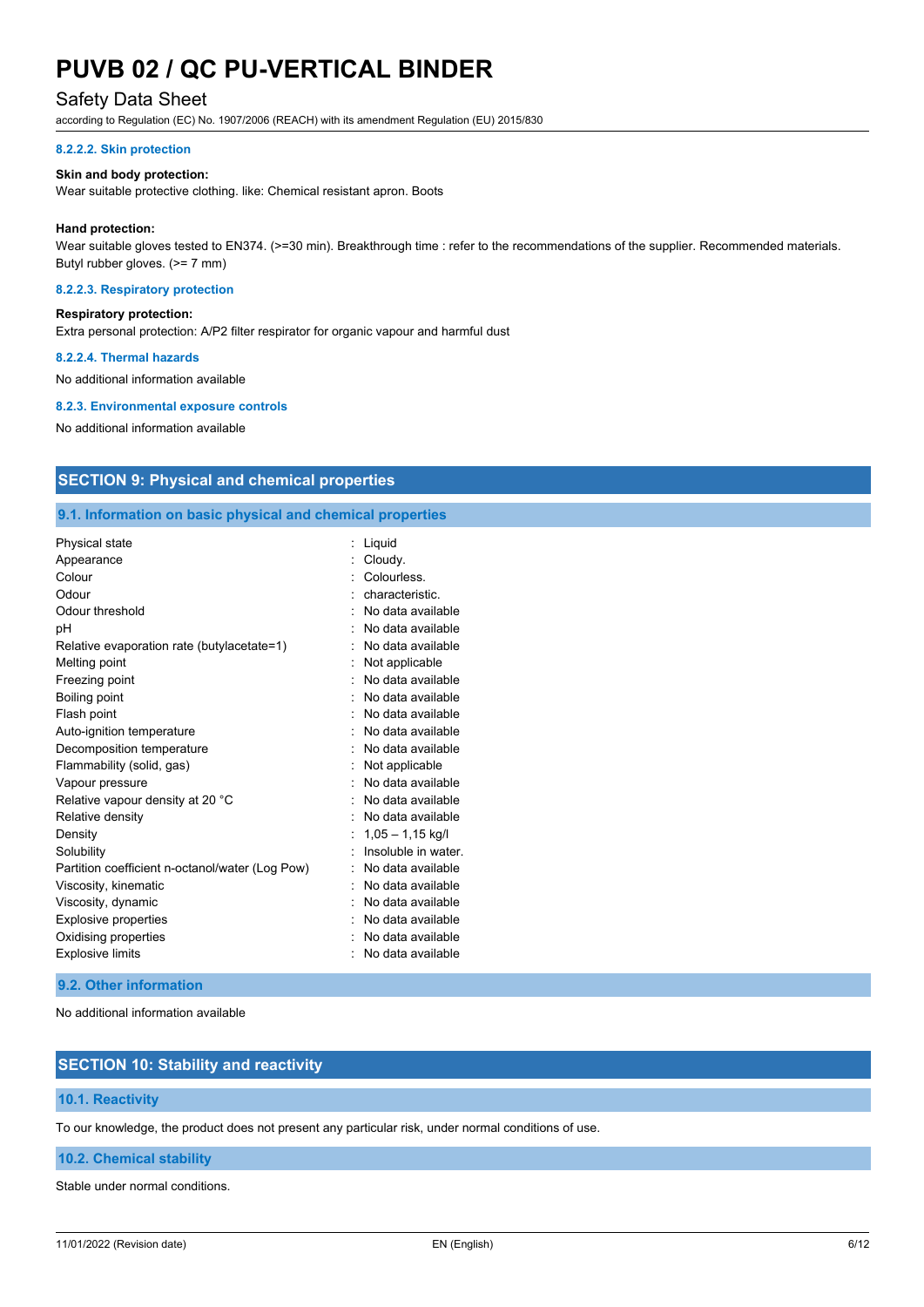# Safety Data Sheet

according to Regulation (EC) No. 1907/2006 (REACH) with its amendment Regulation (EU) 2015/830

| 10.3. Possibility of hazardous reactions |
|------------------------------------------|
| water, amines and alcohol's.             |
| 10.4. Conditions to avoid                |
| Water, humidity.                         |
| 10.5. Incompatible materials             |
| water, amines and alcohol's.             |
| 10.6. Hazardous decomposition products   |

None under normal use.

| : Not classified<br>Not classified<br>: Not classified                                                                                                  |
|---------------------------------------------------------------------------------------------------------------------------------------------------------|
|                                                                                                                                                         |
| > 2000 mg/kg                                                                                                                                            |
| $0,1 - 0,5$ mg/l/4h                                                                                                                                     |
|                                                                                                                                                         |
| 2330 mg/kg bodyweight (Equivalent to or corresponding to OECD 401, Rat, Male /<br>Female, Read-across, Oral)                                            |
| > 2000 mg/kg bodyweight (OECD 402: Acute Dermal Toxicity, 24h, Rat, Male / Female,<br>Read-across, Skin)                                                |
|                                                                                                                                                         |
| 2071 mg/kg bodyweight (Equivalent to or corresponding to OECD 401, Rat, Male /<br>Female, Experimental value, Oral, 14 day (s))                         |
| > 2000 mg/kg bodyweight (OECD 402: Acute Dermal Toxicity, 24h, Rat, Male / Female,<br>Experimental Value, Dermal, 14 day (s))                           |
| Reaction mass of 1-Hexanol, 2-ethyl-, reaction products with 1,6-diisocyanatohexane and Hexane, 1,6-diisocyanato-,                                      |
| 0,264 mg/l/4h                                                                                                                                           |
|                                                                                                                                                         |
| 745 mg/kg                                                                                                                                               |
| > 7000 mg/kg bodyweight (OECD 402: Acute Dermal Toxicity, 24h, Rat, Male / Female,<br>Experimental Value, Dermal, 14 day (s))                           |
| 0,31 mg/l/4h                                                                                                                                            |
| 45 ppm/4h                                                                                                                                               |
| Not classified<br>Not classified<br>Not classified<br>Not classified<br>Not classified<br>May damage fertility or the unborn child.<br>: Not classified |
|                                                                                                                                                         |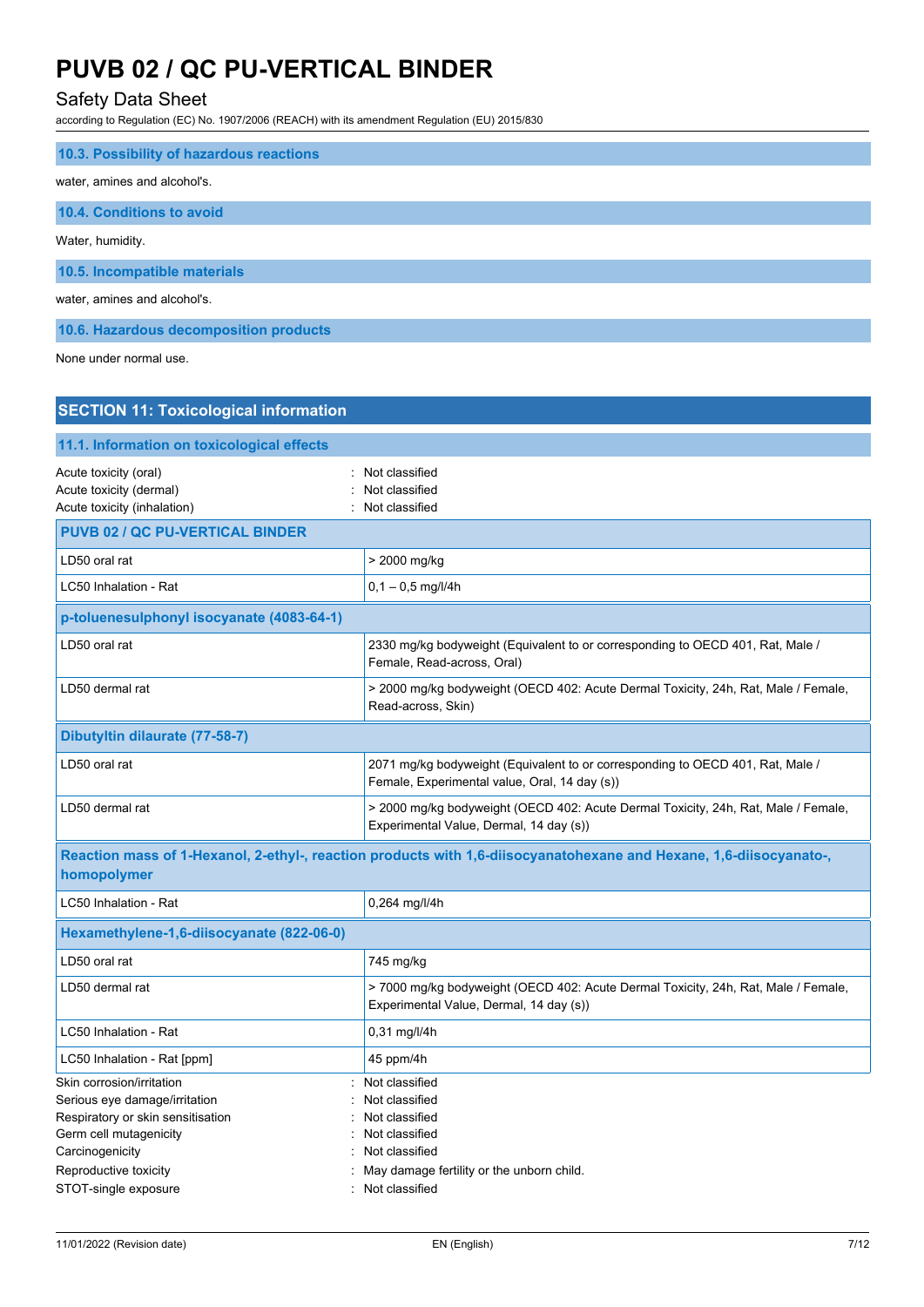# Safety Data Sheet

according to Regulation (EC) No. 1907/2006 (REACH) with its amendment Regulation (EU) 2015/830

| p-toluenesulphonyl isocyanate (4083-64-1)          |                                                                                                                    |  |
|----------------------------------------------------|--------------------------------------------------------------------------------------------------------------------|--|
| STOT-single exposure                               | May cause respiratory irritation.                                                                                  |  |
| homopolymer                                        | Reaction mass of 1-Hexanol, 2-ethyl-, reaction products with 1,6-diisocyanatohexane and Hexane, 1,6-diisocyanato-, |  |
| STOT-single exposure                               | May cause respiratory irritation.                                                                                  |  |
| Hexamethylene diisocyanate, oligomers (28182-81-2) |                                                                                                                    |  |
| STOT-single exposure                               | May cause respiratory irritation.                                                                                  |  |
| Hexamethylene-1,6-diisocyanate (822-06-0)          |                                                                                                                    |  |
| STOT-single exposure                               | May cause respiratory irritation.                                                                                  |  |
| STOT-repeated exposure                             | Not classified                                                                                                     |  |
| Dibutyltin dilaurate (77-58-7)                     |                                                                                                                    |  |
| STOT-repeated exposure                             | Causes damage to organs through prolonged or repeated exposure.                                                    |  |
| Aspiration hazard                                  | Not classified                                                                                                     |  |

# **SECTION 12: Ecological information**

# **12.1. Toxicity**

| Hazardous to the aquatic environment, short-term                        | : Not classified                                                                                                                                   |
|-------------------------------------------------------------------------|----------------------------------------------------------------------------------------------------------------------------------------------------|
| (acute)<br>Hazardous to the aquatic environment, long-term<br>(chronic) | : Harmful to aquatic life with long lasting effects.                                                                                               |
| <b>PUVB 02 / QC PU-VERTICAL BINDER</b>                                  |                                                                                                                                                    |
| LC50 - Fish [1]                                                         | $> 100$ mg/l                                                                                                                                       |
| EC50 - Crustacea [1]                                                    | $> 100$ mg/l                                                                                                                                       |
| EC50 72h - Algae [1]                                                    | $> 100$ mg/l                                                                                                                                       |
| p-toluenesulphonyl isocyanate (4083-64-1)                               |                                                                                                                                                    |
| LC50 - Fish [1]                                                         | > 45 mg/l (OECD 203: Fish: acute toxicity study, 96 h, Oncorhynchus mykiss, Semi-static<br>system, Fresh water, Experimental value)                |
| EC50 - Crustacea [1]                                                    | > 100 mg/l (OECD 202: Acute Immobilization Study at Daphnia sp., 48 h, Daphnia magna,<br>Static System, Fresh Water, Experimental Value)           |
| ErC50 algae                                                             | 30 mg/l (OECD 201: Algae: growth inhibition study, 72 h, Pseudokirchneriella subcapitata,<br>Static system, Fresh water, Experimental value)       |
| Dibutyltin dilaurate (77-58-7)                                          |                                                                                                                                                    |
| LC50 - Fish [1]                                                         | $3.1$ mg/l                                                                                                                                         |
| EC50 - Crustacea [1]                                                    | < 463 µg/l (OECD 202: Acute Immobilization Study at Daphnia sp., 48 h, Daphnia magna,<br>Static System, Fresh Water, Experimental Value, Movement) |
| ErC50 algae                                                             | > 1 mg/l (OECD 201: Algae: growth inhibition study, 72 h, Desmodesmus subspicatus,<br>Static system, Fresh water, Experimental value, Tin)         |
| Hexamethylene-1,6-diisocyanate (822-06-0)                               |                                                                                                                                                    |
| LC50 - Fish [1]                                                         | 22 mg/l (LC0; Other; 96 h; Brachydanio rerio; Static system)                                                                                       |
| LC50 - Fish [2]                                                         | 31 mg/l (LC100; Other; 96 h; Brachydanio rerio; Static system)                                                                                     |
| EC50 - Crustacea [1]                                                    | < 0,33 mg/l (EC0; Other; 24h; Daphnia magna; Static system)                                                                                        |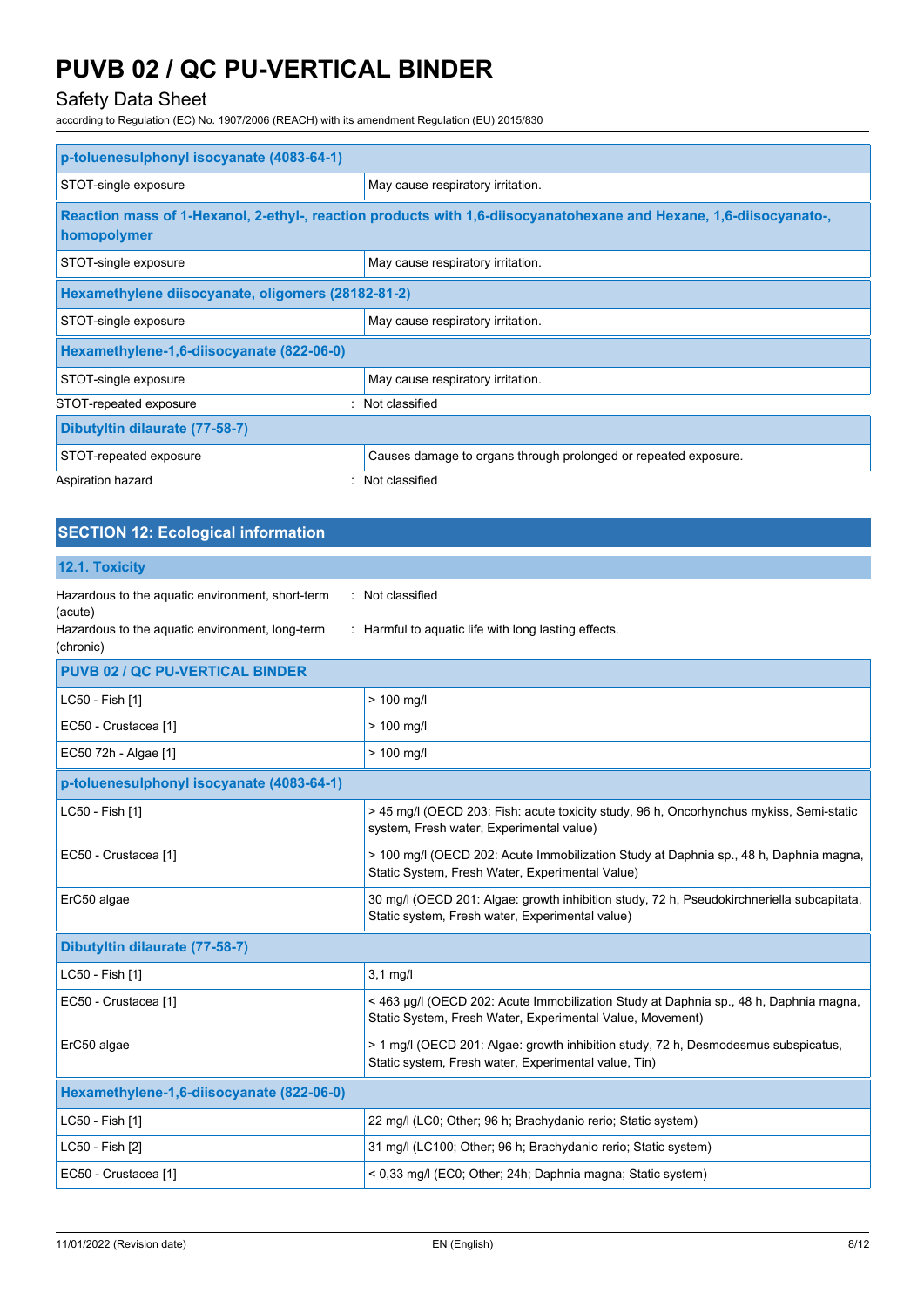# Safety Data Sheet

according to Regulation (EC) No. 1907/2006 (REACH) with its amendment Regulation (EU) 2015/830

| Hexamethylene-1,6-diisocyanate (822-06-0)       |                                                                                                                                                                                 |
|-------------------------------------------------|---------------------------------------------------------------------------------------------------------------------------------------------------------------------------------|
| EC50 72h - Algae [1]                            | > 77,4 mg/l (EU method C.3, Desmodesmus subspicatus, Static system, Fresh water,<br>Experimental value, Growth rate)                                                            |
| 12.2. Persistence and degradability             |                                                                                                                                                                                 |
| p-toluenesulphonyl isocyanate (4083-64-1)       |                                                                                                                                                                                 |
| Persistence and degradability                   | Readily biodegradable in water.                                                                                                                                                 |
| Dibutyltin dilaurate (77-58-7)                  |                                                                                                                                                                                 |
| Persistence and degradability                   | Not readily biodegradable.                                                                                                                                                      |
| Hexamethylene-1,6-diisocyanate (822-06-0)       |                                                                                                                                                                                 |
| Persistence and degradability                   | Not readily biodegradable.                                                                                                                                                      |
| 12.3. Bioaccumulative potential                 |                                                                                                                                                                                 |
| p-toluenesulphonyl isocyanate (4083-64-1)       |                                                                                                                                                                                 |
| Partition coefficient n-octanol/water (Log Pow) | 0,6 (Experimental value, OECD 117: Partition coefficient (n-octanol / water), HPLC<br>method)                                                                                   |
| Bioaccumulative potential                       | Slightly bioaccumulative.                                                                                                                                                       |
| Dibutyltin dilaurate (77-58-7)                  |                                                                                                                                                                                 |
| BCF - Fish [1]                                  | 31 - 813 (Calculated value)                                                                                                                                                     |
| Partition coefficient n-octanol/water (Log Pow) | 4,44 (Practical experience / observation, OECD 107: Partition coefficient (n-octanol /<br>water): Shake bottle method, 20.8 °C)                                                 |
| Bioaccumulative potential                       | Bioaccumulative potential.                                                                                                                                                      |
| Hexamethylene-1,6-diisocyanate (822-06-0)       |                                                                                                                                                                                 |
| BCF - Fish [1]                                  | 59,6 (BCFWIN, Pisces, QSAR)                                                                                                                                                     |
| Partition coefficient n-octanol/water (Log Pow) | 1,08 (QSAR)                                                                                                                                                                     |
| Bioaccumulative potential                       | Low bioaccumulation potential.                                                                                                                                                  |
| 12.4. Mobility in soil                          |                                                                                                                                                                                 |
| p-toluenesulphonyl isocyanate (4083-64-1)       |                                                                                                                                                                                 |
| Ecology - soil                                  | No supplementary information available.                                                                                                                                         |
| Dibutyltin dilaurate (77-58-7)                  |                                                                                                                                                                                 |
| Ecology - soil                                  | No supplementary information available.                                                                                                                                         |
| Hexamethylene-1,6-diisocyanate (822-06-0)       |                                                                                                                                                                                 |
| Partition coefficient n-octanol/water (Log Koc) | 2,78 - 3,68 (log Koc:calculated value)                                                                                                                                          |
| Ecology - soil                                  | little. Mobile.                                                                                                                                                                 |
| 12.5. Results of PBT and vPvB assessment        |                                                                                                                                                                                 |
| <b>Component</b>                                |                                                                                                                                                                                 |
| Dibutyltin dilaurate (77-58-7)                  | This substance/mixture does not meet the PBT criteria of REACH regulation, annex XIII<br>This substance/mixture does not meet the vPvB criteria of REACH regulation, annex XIII |
| p-toluenesulphonyl isocyanate (4083-64-1)       | This substance/mixture does not meet the PBT criteria of REACH regulation, annex XIII<br>This substance/mixture does not meet the vPvB criteria of REACH regulation, annex XIII |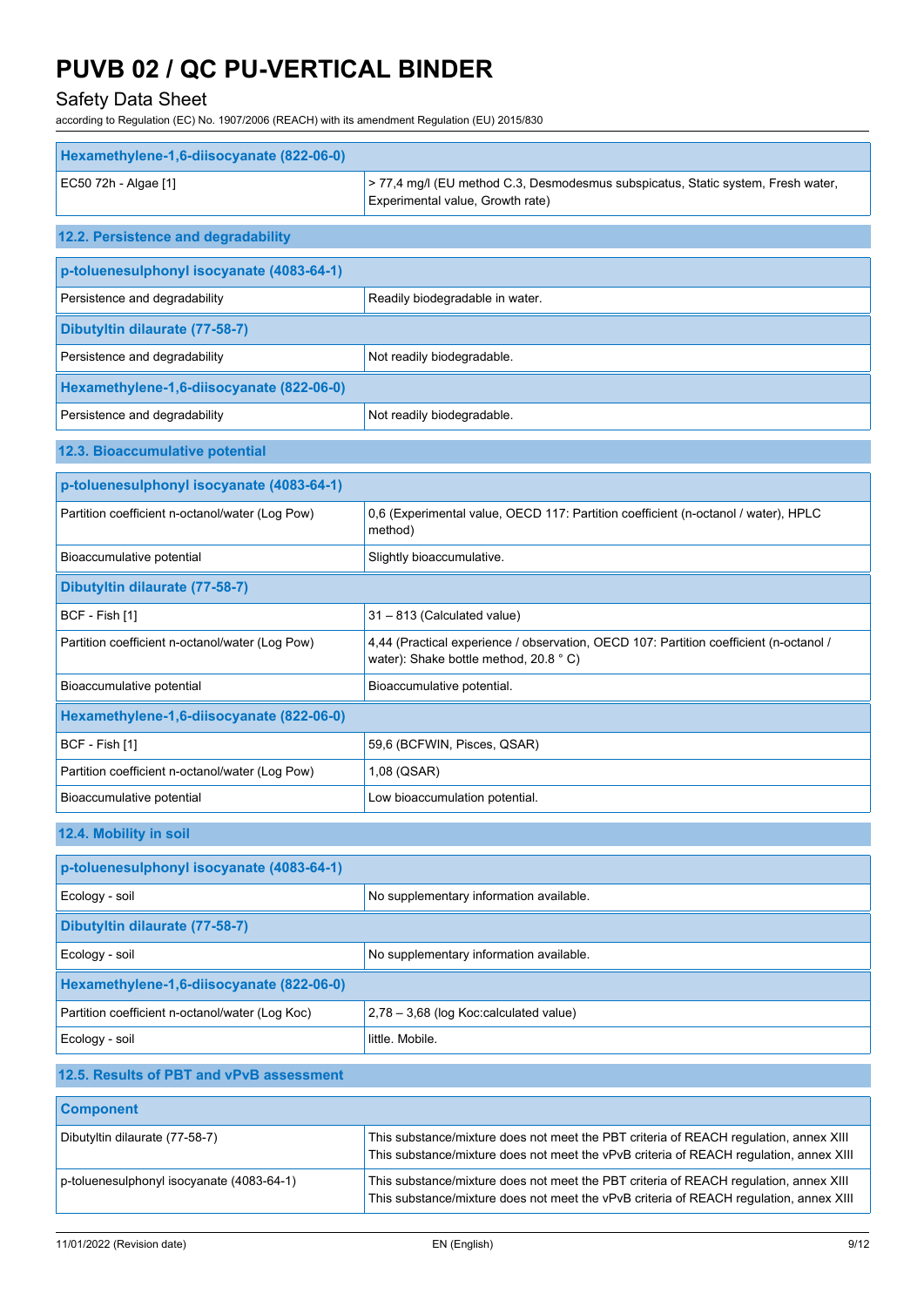# Safety Data Sheet

according to Regulation (EC) No. 1907/2006 (REACH) with its amendment Regulation (EU) 2015/830

| <b>Component</b>                          |                                                                                                                                                                                 |
|-------------------------------------------|---------------------------------------------------------------------------------------------------------------------------------------------------------------------------------|
| Hexamethylene-1,6-diisocyanate (822-06-0) | This substance/mixture does not meet the PBT criteria of REACH regulation, annex XIII<br>This substance/mixture does not meet the vPvB criteria of REACH regulation, annex XIII |
| 12.6. Other adverse effects               |                                                                                                                                                                                 |

No additional information available

| <b>SECTION 13: Disposal considerations</b>              |                                                                                                                               |
|---------------------------------------------------------|-------------------------------------------------------------------------------------------------------------------------------|
| 13.1. Waste treatment methods                           |                                                                                                                               |
| Regional legislation (waste)<br>Waste treatment methods | : Ensure all national/local regulations are observed.<br>: This material and its container must be disposed of in a safe way. |

# **SECTION 14: Transport information**

#### In accordance with ADR / IMDG / IATA / ADN / RID

| 14.1. UN number                                                                                                                                      |                                                                                                     |
|------------------------------------------------------------------------------------------------------------------------------------------------------|-----------------------------------------------------------------------------------------------------|
| UN-No. (ADR)<br>UN-No. (IMDG)<br>UN-No. (IATA)<br>UN-No. (ADN)<br>UN-No. (RID)                                                                       | Not applicable<br>Not applicable<br>Not applicable<br>Not applicable<br>Not applicable<br>$\bullet$ |
| 14.2. UN proper shipping name                                                                                                                        |                                                                                                     |
| Proper Shipping Name (ADR)<br>Proper Shipping Name (IMDG)<br>Proper Shipping Name (IATA)<br>Proper Shipping Name (ADN)<br>Proper Shipping Name (RID) | : Not applicable<br>Not applicable<br>Not applicable<br>Not applicable<br>: Not applicable          |
| 14.3. Transport hazard class(es)                                                                                                                     |                                                                                                     |
| ADR<br>Transport hazard class(es) (ADR)                                                                                                              | : Not applicable                                                                                    |
| <b>IMDG</b><br>Transport hazard class(es) (IMDG)                                                                                                     | : Not applicable                                                                                    |
| <b>IATA</b><br>Transport hazard class(es) (IATA)                                                                                                     | : Not applicable                                                                                    |
| <b>ADN</b><br>Transport hazard class(es) (ADN)                                                                                                       | : Not applicable                                                                                    |
| RID<br>Transport hazard class(es) (RID)                                                                                                              | : Not applicable                                                                                    |
| 14.4. Packing group                                                                                                                                  |                                                                                                     |
| Packing group (ADR)<br>Packing group (IMDG)<br>Packing group (IATA)<br>Packing group (ADN)<br>Packing group (RID)                                    | Not applicable<br>Not applicable<br>Not applicable<br>Not applicable<br>: Not applicable            |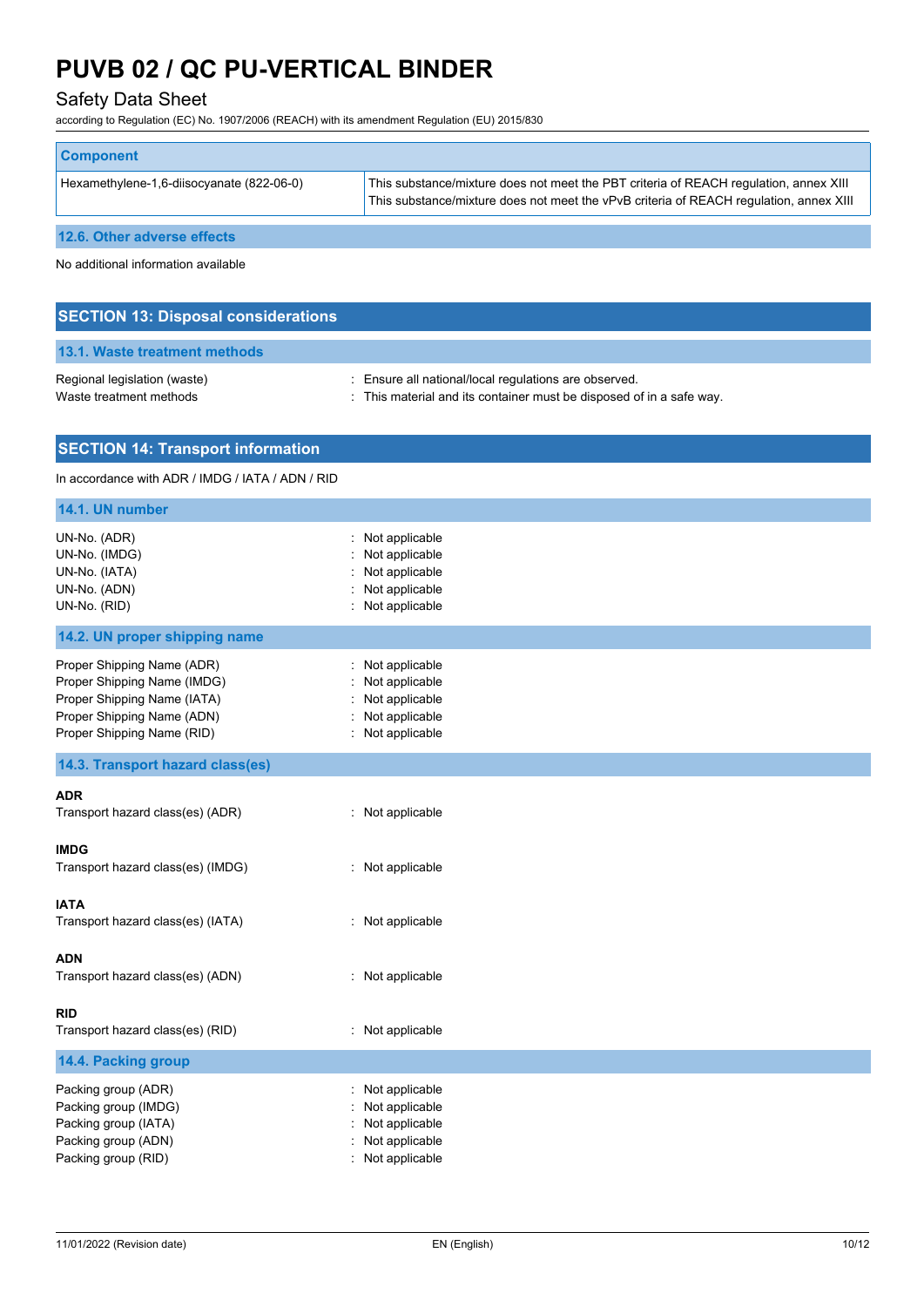# Safety Data Sheet

according to Regulation (EC) No. 1907/2006 (REACH) with its amendment Regulation (EU) 2015/830

| <b>14.5. Environmental hazards</b> |                                          |
|------------------------------------|------------------------------------------|
| Dangerous for the environment      | : No                                     |
| Marine pollutant                   | : No                                     |
| Other information                  | : No supplementary information available |

# **14.6. Special precautions for user**

### **Overland transport**

No data available

# **Transport by sea**

No data available

#### **Air transport**

No data available

### **Inland waterway transport**

No data available

#### **Rail transport**

No data available

**14.7. Transport in bulk according to Annex II of Marpol and the IBC Code**

Not applicable

# **SECTION 15: Regulatory information**

# **15.1. Safety, health and environmental regulations/legislation specific for the substance or mixture**

### **15.1.1. EU-Regulations**

Contains no REACH substances with Annex XVII restrictions

Contains no substance on the REACH candidate list

Contains no REACH Annex XIV substances

Substances subject to Regulation (EU) No 649/2012 of the European Parliament and of the Council of 4 july 2012 concerning the export and import of hazardous chemicals: Dibutyltin compounds (77-58-7)

Contains no substance subject to Regulation (EU) No 2019/1021 of the European Parliament and of the Council of 20 June 2019 on persistent organic pollutants

#### **15.1.2. National regulations**

#### **Germany**

| Water hazard class (WGK)                                                             | : WGK 3, Highly hazardous to water (Classification according to AwSV, Annex 1)                                                                                                                                                                                                                                                                                                                                        |
|--------------------------------------------------------------------------------------|-----------------------------------------------------------------------------------------------------------------------------------------------------------------------------------------------------------------------------------------------------------------------------------------------------------------------------------------------------------------------------------------------------------------------|
| Hazardous Incident Ordinance (12. BImSchV)                                           | : Is not subject of the Hazardous Incident Ordinance (12. BImSchV)                                                                                                                                                                                                                                                                                                                                                    |
| <b>Netherlands</b>                                                                   |                                                                                                                                                                                                                                                                                                                                                                                                                       |
| SZW-lijst van kankerverwekkende stoffen                                              | : None of the components are listed                                                                                                                                                                                                                                                                                                                                                                                   |
| SZW-lijst van mutagene stoffen                                                       | : None of the components are listed                                                                                                                                                                                                                                                                                                                                                                                   |
| NIET-limitatieve lijst van voor de voortplanting<br>giftige stoffen – Borstvoeding   | : None of the components are listed                                                                                                                                                                                                                                                                                                                                                                                   |
| NIET-limitatieve lijst van voor de voortplanting<br>giftige stoffen - Vruchtbaarheid | : None of the components are listed                                                                                                                                                                                                                                                                                                                                                                                   |
| NIET-limitatieve lijst van voor de voortplanting<br>giftige stoffen – Ontwikkeling   | : None of the components are listed                                                                                                                                                                                                                                                                                                                                                                                   |
| <b>Denmark</b>                                                                       |                                                                                                                                                                                                                                                                                                                                                                                                                       |
| Danish National Regulations                                                          | : Young people below the age of 18 years are not allowed to use the product<br>Persons suffering from asthma or eczema and persons who have chronic lung diseases,<br>skin or respiratory allergies to isocyanates should not work with the material<br>The requirements from the Danish Working Environment Authorities regarding work with<br>epoxy resins and isocyanates must be observed during use and disposal |
| <b>Switzerland</b>                                                                   |                                                                                                                                                                                                                                                                                                                                                                                                                       |
| Storage class (LK)                                                                   | : LK 6.1 - Toxic materials                                                                                                                                                                                                                                                                                                                                                                                            |
|                                                                                      |                                                                                                                                                                                                                                                                                                                                                                                                                       |